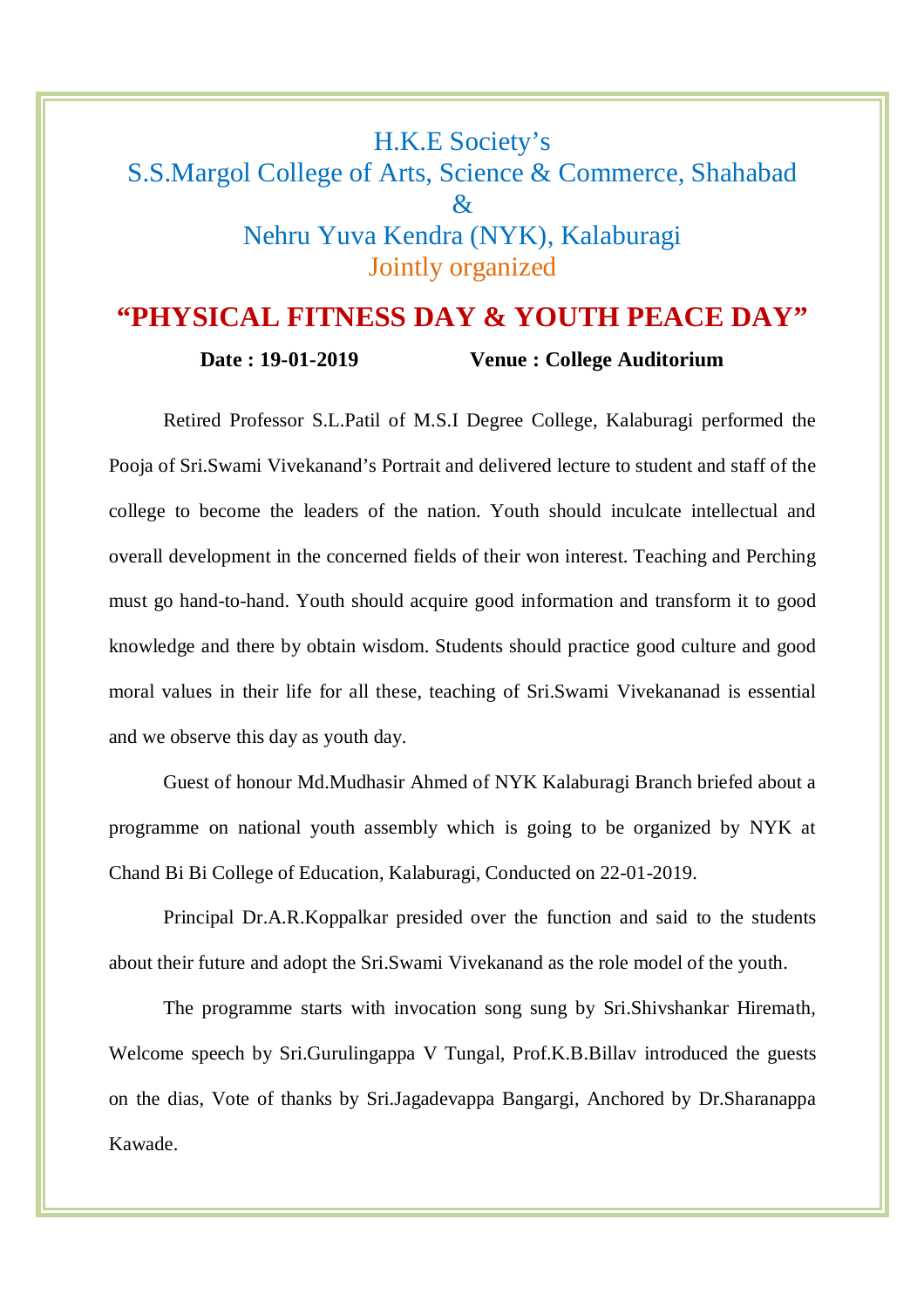

*Sri.Gurulingappa Tungal welcomeing Prof. S. L. Patil, Dr. Koppalkar, Prof. Billav, Prof. S. M. Kotnoor and Dr. Kawade.*



*Prof. S. L. Patil performing pooja, prof. K.B.Billav and prof. S. M. Kotnoor are also seen.*



*Prof.S.L.Patil Lighting lamp, Prof.K.B.Billav assisting. Principal Dr.A.R.Koppalkar and Prof.S.M.Kotnoor observing the inauguration.*